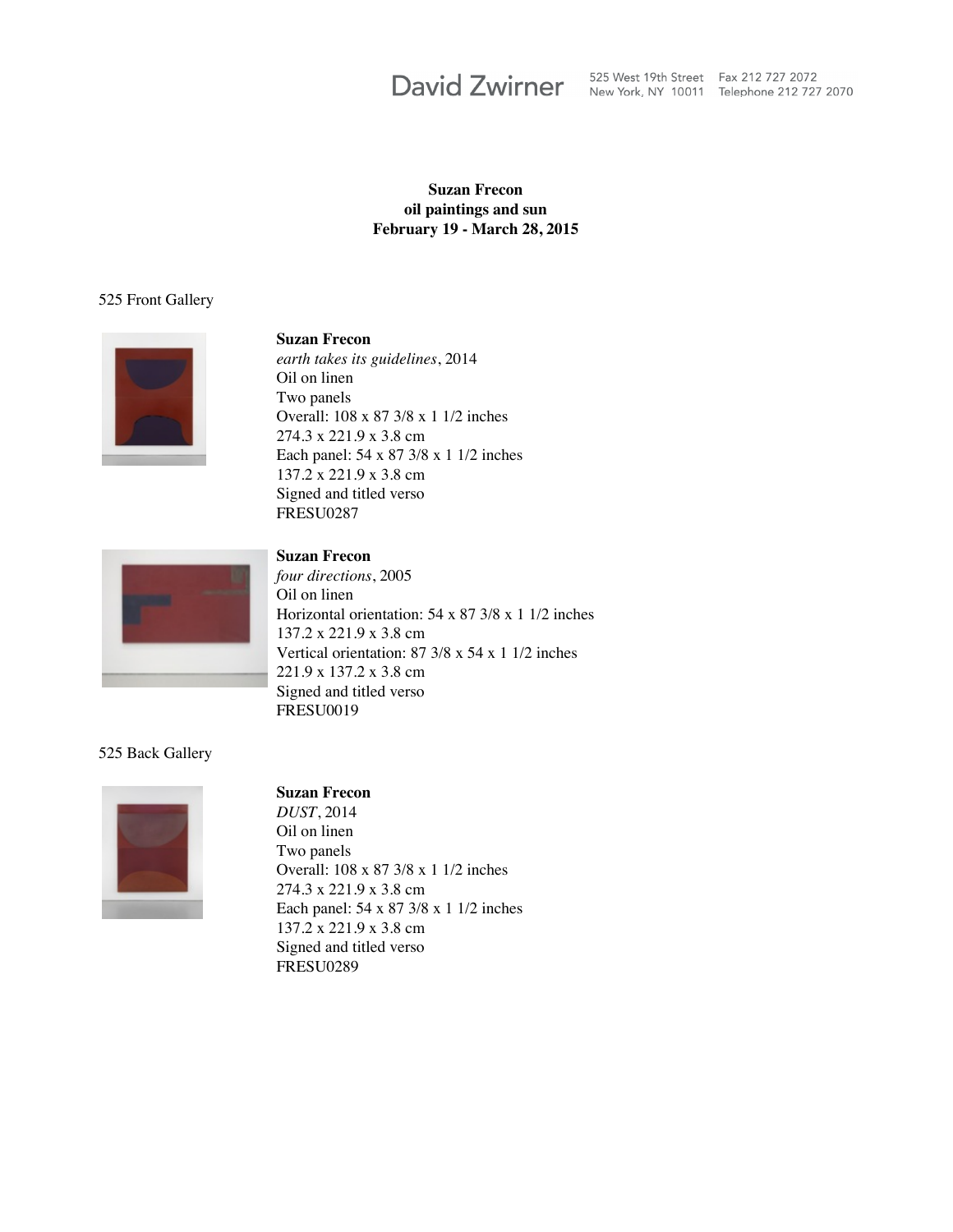

#### **Suzan Frecon**

*book of paint*, 2015 Oil on linen Two panels Overall: 108 x 87 3/8 x 1 1/2 inches 274.3 x 221.9 x 3.8 cm Each panel: 54 x 87 3/8 x 1 1/2 inches 137.2 x 221.9 x 3.8 cm Signed and titled verso FRESU0288

#### **Suzan Frecon**

*embodiment of red (orange)*, 2013 Oil on linen Two panels Overall: 108 x 87 3/8 x 1 1/2 inches 274.3 x 221.9 x 3.8 cm Each panel: 54 x 87 3/8 x 1 1/2 inches 137.2 x 221.9 x 3.8 cm Signed and titled verso FRESU0245



### **Suzan Frecon**

*terre verte*, 2014 Oil on linen Two panels Overall: 108 x 87 3/8 x 1 1/2 inches 274.3 x 221.9 x 3.8 cm Each panel: 54 x 87 3/8 x 1 1/2 inches 137.2 x 221.9 x 3.8 cm Signed and titled verso FRESU0282

## 525 / 533 Middle Gallery



# **Suzan Frecon**

*dark red cathedral (tre)*, 2014 Oil on panel 29 5/8 x 24 x 1 1/2 inches 75.2 x 61 x 3.8 cm Signed and titled verso FRESU0284